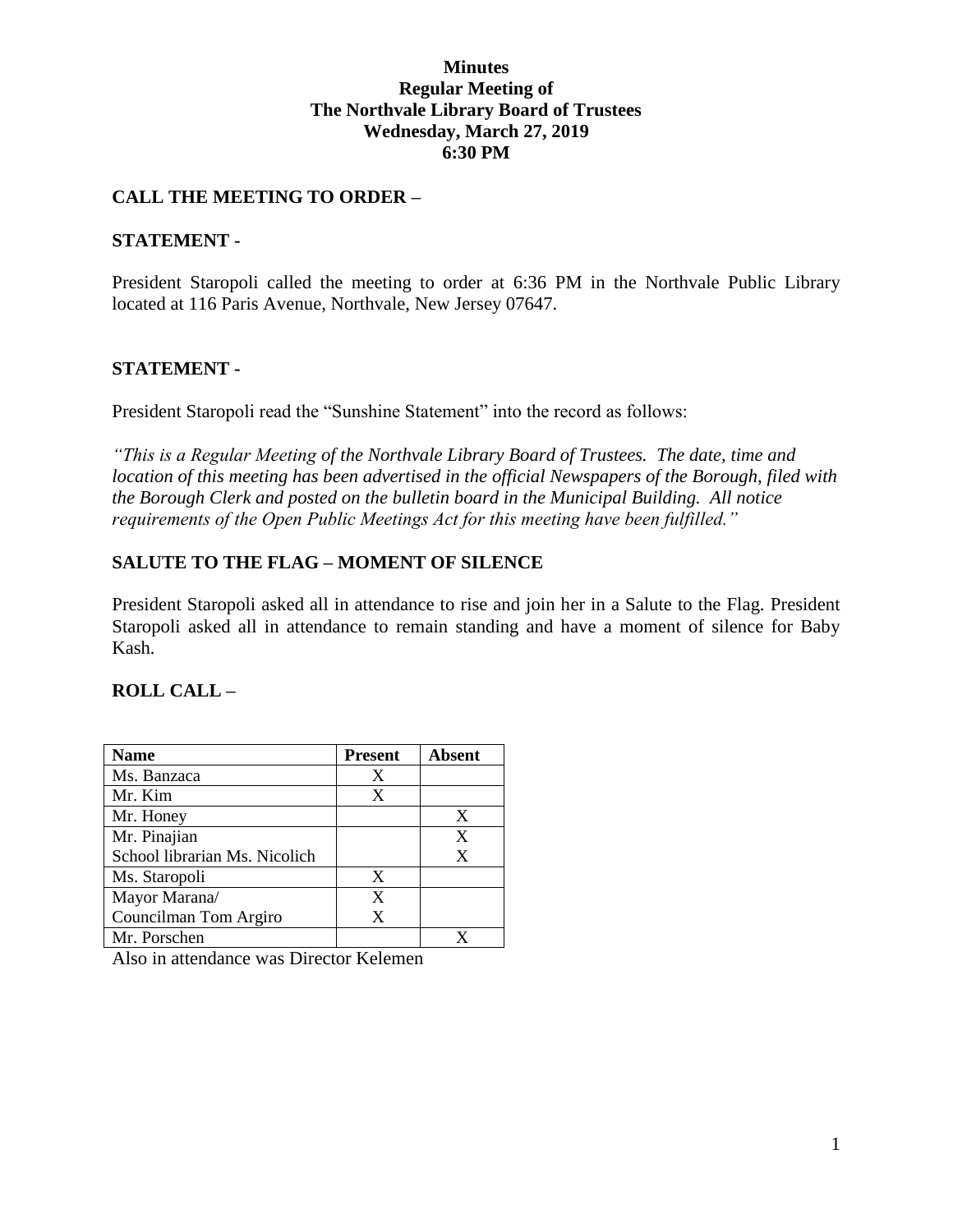## **APPROVAL OF MINUTES**

Resolved to approve the minutes from the February 27th, 2019 regular board meeting which includes the budget.

| <b>Name</b>   | <b>ACTION</b> | YES | NO | <b>ABSENT</b> | <b>ABSTAIN</b> |
|---------------|---------------|-----|----|---------------|----------------|
| Ms. Banzaca   |               | X   |    |               |                |
| Mr. Kim       |               | X   |    |               |                |
| Mr. Honey     |               |     |    | X             |                |
| Mr. Pinajian  |               |     |    | X             |                |
| Ms. Nicolich  |               |     |    | X             |                |
| Ms. Staropoli | Second        | X   |    |               |                |
| Mayor Marana  | Motion        | X   |    |               |                |
| Mr. Argiro    |               |     |    |               |                |
| Mr. Porschen  |               |     |    | x             |                |

The minutes were adopted on a roll call vote as follows:

Resolved to approve the executive minutes from the February 27 2019 meeting.

| <b>Name</b>   | <b>ACTION</b> | <b>YES</b> | NO | <b>ABSENT</b> | <b>ABSTAIN</b> |
|---------------|---------------|------------|----|---------------|----------------|
| Ms. Banzaca   | Motion        | X          |    |               |                |
| Mr. Kim       | second        | X          |    |               |                |
| Mr. Honey     |               |            |    | X             |                |
| Mr. Pinajian  |               |            |    | X             |                |
| Ms. Nicolich  |               |            |    | X             |                |
| Ms. Staropoli |               | X          |    |               |                |
| Mayor Marana  |               | X          |    |               |                |
| Mr. Argiro    |               |            |    |               |                |
| Mr. Porschen  |               |            |    |               |                |

The minutes were adopted on a roll call vote as follows

## **GENERAL DISCUSSION –**

The board discussed the Trustees meeting that Mr. Kim and Ms. Banzaca attended. Trustee hours have been fulfilled for this year.

## **Director's Report**

- **February 2019 Programs:**
- **36 programs offered to community members of all ages**
- **480 people of all ages attended library programs in February 2019**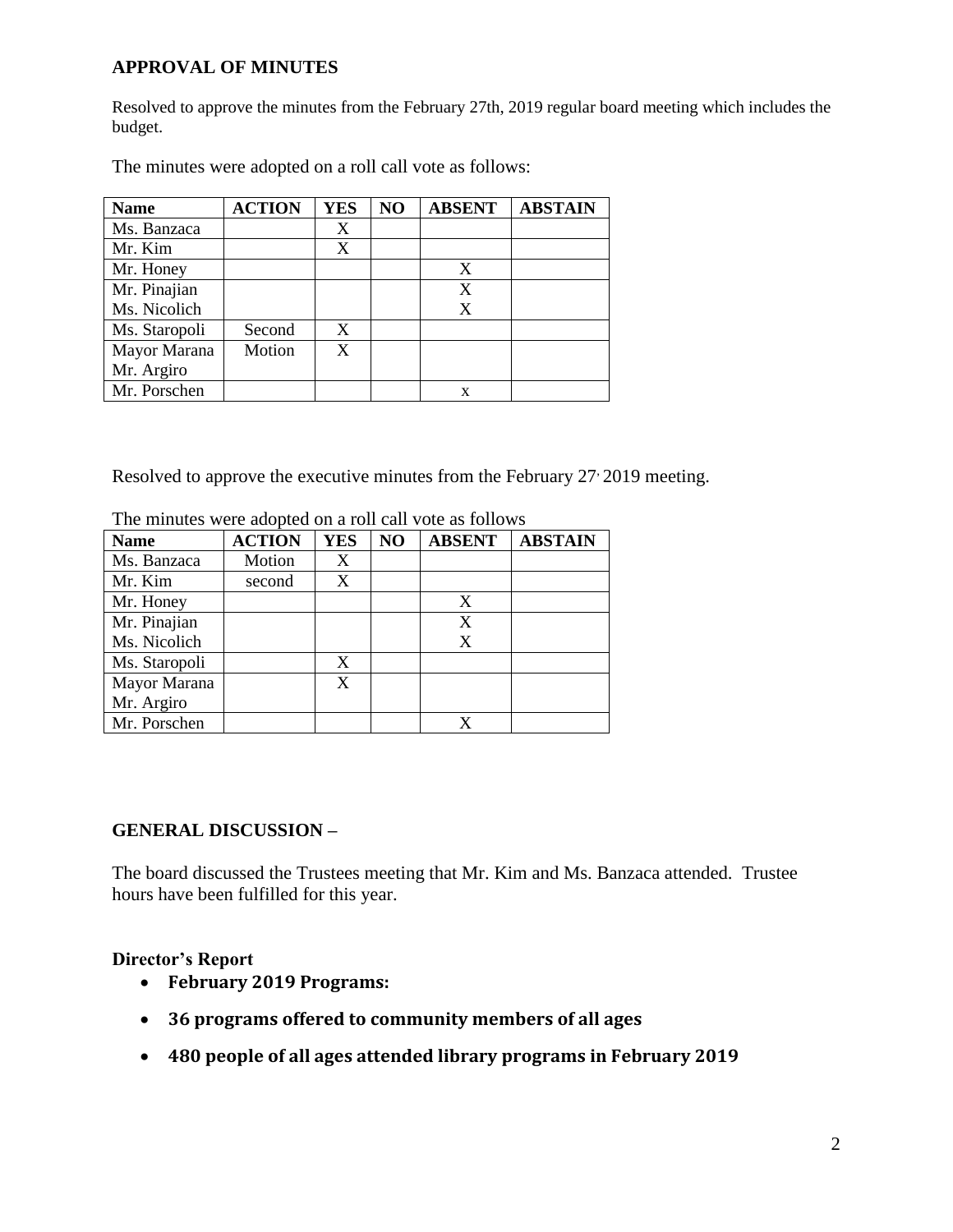| Program/Event                                  | Date      | Children       | Teens       | Children/<br>Teens | Adults         | Total       | Department<br>(Juv, YA,<br>Adult) |
|------------------------------------------------|-----------|----------------|-------------|--------------------|----------------|-------------|-----------------------------------|
| <b>Music Together</b><br>Groundhog Day Craft & | 2/1/2019  | 7              | $\pmb{0}$   | 7                  | 7              | 14          | Juv                               |
| <b>Story Time</b><br>Northvale Pre-K Story     | 2/2/2019  | 3              | $\pmb{0}$   | 3                  | 3              | 6           | Juv                               |
| Time                                           | 2/4/2019  | 15             | 0           | 15                 | $\overline{2}$ | 17          | Juv                               |
| Learn Basic Korean                             | 2/5/2019  | $\mathbf 0$    | 0           | $\mathbf 0$        | 5              | 5           | Adult                             |
| Lunar New Year Craft                           | 2/5/2019  | 6              | 0           | 6                  | 5              | 11          | Juv                               |
| Coloring, Coffee, and                          |           |                |             |                    |                |             |                                   |
| Cookies                                        | 2/5/2019  | 0              | $\pmb{0}$   | 0                  | $\mathbf{1}$   | 1           | Adult                             |
| <b>ESL Conversation Class</b>                  |           |                |             |                    |                |             |                                   |
| (Intermediate)                                 | 2/6/2019  | 0              | 0           | 0                  | 4              | 4           | Adult                             |
| <b>ESL Beginner Class</b>                      | 2/6/2019  | 0              | 0           | 0                  | $\mathbf{1}$   | $\mathbf 1$ | Adult                             |
| <b>Braille</b>                                 | 2/7/2019  | 4              | 0           | 4                  | $\mathbf{1}$   | 5           | Juv                               |
| <b>Scratch Programming</b>                     |           |                |             |                    |                |             |                                   |
| (Winter Session)                               | 2/7/2019  | 0              | 5           | 5                  | 0              | 5           | YA                                |
| <b>Gaming Tournament</b>                       | 2/8/2019  | 0              | 25          | 25                 | $\overline{4}$ | 29          | YA                                |
| Northvale Pre-K Story                          |           |                |             |                    |                |             |                                   |
| Time                                           | 2/11/2019 | 15             | $\pmb{0}$   | 15                 | $\overline{2}$ | 17          | Juv                               |
| <b>Heart Slime</b>                             | 2/13/2019 | 18             | $\mathbf 1$ | 19                 | 12             | 31          | Juv                               |
| <b>Magical Melodies</b>                        | 2/13/2019 | 3              | 0           | 3                  | 3              | 6           | Juv                               |
| DIY Candles & Shea                             |           |                |             |                    |                |             |                                   |
| <b>Butter</b>                                  | 2/14/2019 | 0              | 0           | 0                  | 8              | 8           | Adult                             |
| Valentine's Day                                | 2/14/2019 | 12             | 2           | 14                 | 10             | 24          | Juv                               |
| <b>Artistically Abled</b>                      | 2/16/2019 | 9              | 0           | 9                  | 4              | 13          | Juv                               |
| Central Park (Part 2)                          | 2/16/2019 | 0              | 0           | 0                  | 11             | 11          | Adult                             |
| Learn Basic Korean                             | 2/19/2019 | 0              | 0           | 0                  | 6              | 6           | Adult                             |
| LOVE Canvas Painting                           | 2/19/2019 | 13             | $\pmb{0}$   | 13                 | 10             | 23          | Juv                               |
| <b>Adult Book Club</b>                         | 2/19/2019 | $\mathbf 0$    | 0           | 7                  | $\mathbf 0$    | 7           | Adult                             |
| <b>Magical Melodies</b>                        | 2/20/2019 | 18             | 0           | 18                 | 20             | 38          | Juv                               |
| <b>Gaming Tournament</b>                       | 2/20/2019 | 0              | 20          | 20                 | 5              | 25          | YA                                |
| Northvale Pre-K Story                          |           |                |             |                    |                |             |                                   |
| Time                                           | 2/25/2019 | 15             | 0           | 15                 | $\mathbf 1$    | 16          | Juv                               |
| Cat in the Hat craft                           | 2/25/2019 | 5              | $\mathbf 1$ | 6                  | 6              | 12          | Juv                               |
| <b>Healthy Eating</b>                          | 2/25/2019 | 3              | 0           | 3                  | 3              | 6           | Juv                               |
| Learn Basic Korean                             | 2/26/2019 | 0              | 0           | $\mathbf 0$        | 5              | 5           | Adult                             |
| Green Eggs & Ham Craft                         | 2/26/2019 | 3              | 0           | 3                  | $\overline{2}$ | 5           | Juv                               |
| <b>Canvas Painting</b>                         | 2/26/2019 | 0              | 0           | $\mathbf 0$        | 12             | 12          | Adult                             |
| Drawing Workshop                               | 2/26/2019 | 7              | 0           | 7                  | $\overline{2}$ | 9           | Juv                               |
| <b>Magical Melodies</b>                        | 2/27/2019 | 20             | 0           | 20                 | 15             | 35          | Juv                               |
| Painting with Wacky                            |           |                |             |                    |                |             |                                   |
| Tools                                          | 2/27/2019 | 10             | 0           | 10                 | 5              | 15          | Juv                               |
| Who Was Book Club                              | 2/27/2019 | $\overline{2}$ | 0           | $\overline{2}$     | $\overline{2}$ | 4           | Juv                               |
| DIY Cricut: T-shirt                            | 2/28/2019 | 0              | 0           | 0                  | 5              | 5           | Adult                             |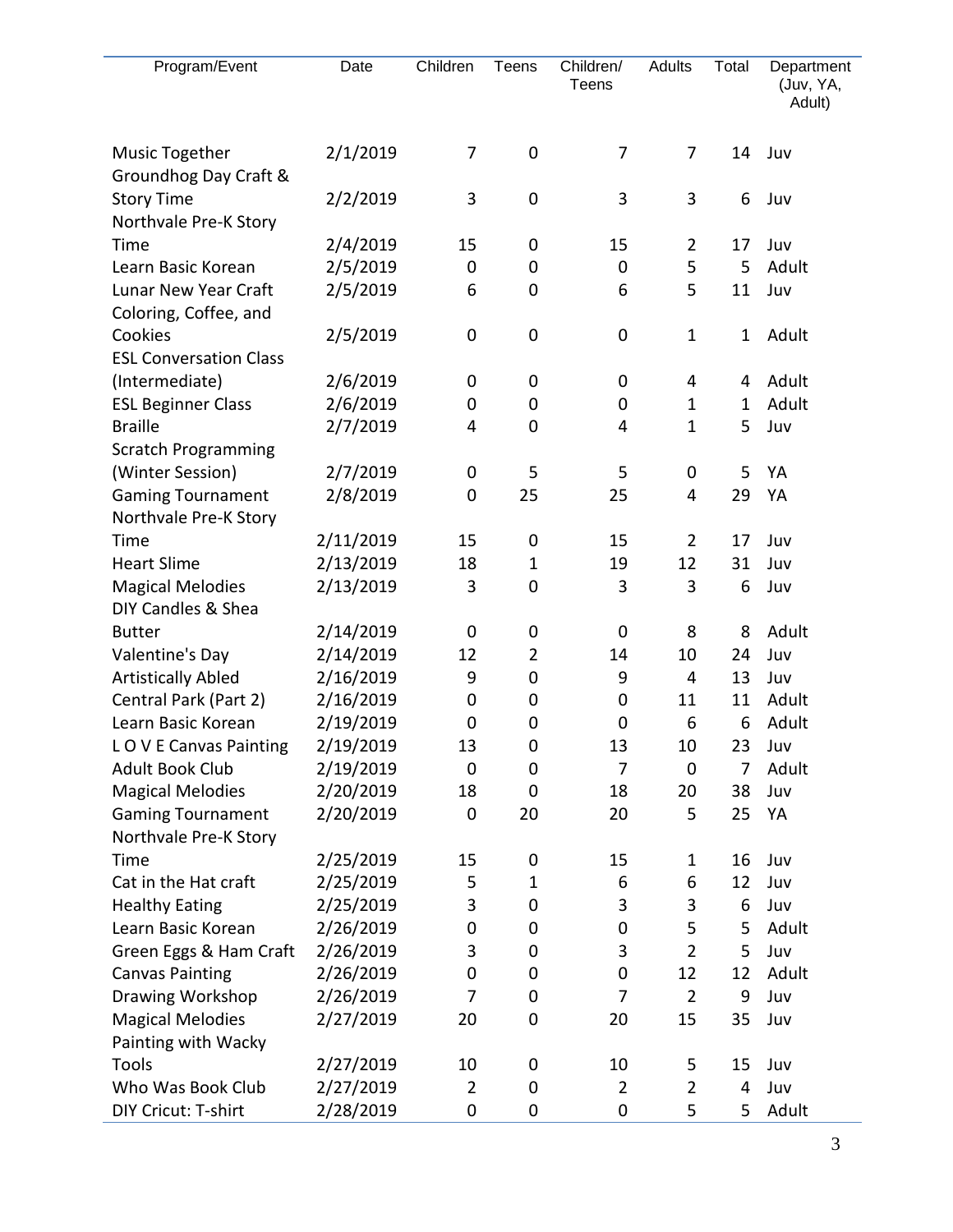| Program/Event                                                  | Date      | Children | Teens | Children/<br>Teens | Adults             | Total     | Department<br>(Juv, YA,<br>Adult) |
|----------------------------------------------------------------|-----------|----------|-------|--------------------|--------------------|-----------|-----------------------------------|
| Passive Program:<br>#loveyourlibrary<br>Passive Program: Blind | 2/28/2019 |          |       |                    |                    | 22        | Adult, Juv,<br>YA<br>Adult, Juv,  |
| Date<br>Feb-19                                                 | 2/28/2019 | 10       | 2     | 12                 | 15<br><b>TOTAL</b> | 27<br>480 | YA                                |

Scratch Programming (Winter Session) was very well received by Northvale young adults. A special thank you to our Library Associate, May Kwon, for providing extra administrative support to ensure the success of this program. Northvale Library is fortunate to have talented local instructors, like Chris Png, to enable our STEM programming. Png, an electrical engineer and graduate of Carnegie Mellon University will be teaching a 4 week STEM series of Tinkercad/3d printing classes in March for  $5<sup>th</sup>$ -12<sup>th</sup> graders.

## Administrative

- Library Cards: 1,608 patrons registered as of February 22, 2019. 14 new registrations since the January report.
- Jennifer is gathering and finalizing data for 2018 NJ Public Library Statistical Report to submit to NJ State Library by March deadline.

# Building

 Notified DPW of two areas of water on ground in basement on Feb. 7 and Feb. 21. DPW looking into it.

# Staff Development

- Staff training, *Checking Out Autism—How to Effectively Communicate and Interact With Individuals With Autism* was held on Tuesday, February 5th at 12:00 p.m. Heart To Heart and Associates, LLC conducted the training. Staff was offered a highly informative and engaging afternoon of helpful communication techniques, resources, and best practices to implement at the library.
- Police Chief William Essmann will offer an emergency preparedness and procedures training for library staff in early spring to be held at the library.

# **BCCLS**

- The BCCLS office will be moving to their new headquarters, 21-00 Rte. 208 in Fair Lawn, NJ by March 31, 2019. BCCLS relocated their telecom and servers to the new office in Fair Lawn over President's Day weekend.
- New BCCLS Delivery service will be up and running by June 30, 2019.
- Made offers on 2 warehouse spaces.
- BCCLS is finalizing their new delivery bin order this week.
- Beginning in-person interviews for Delivery Driver positions.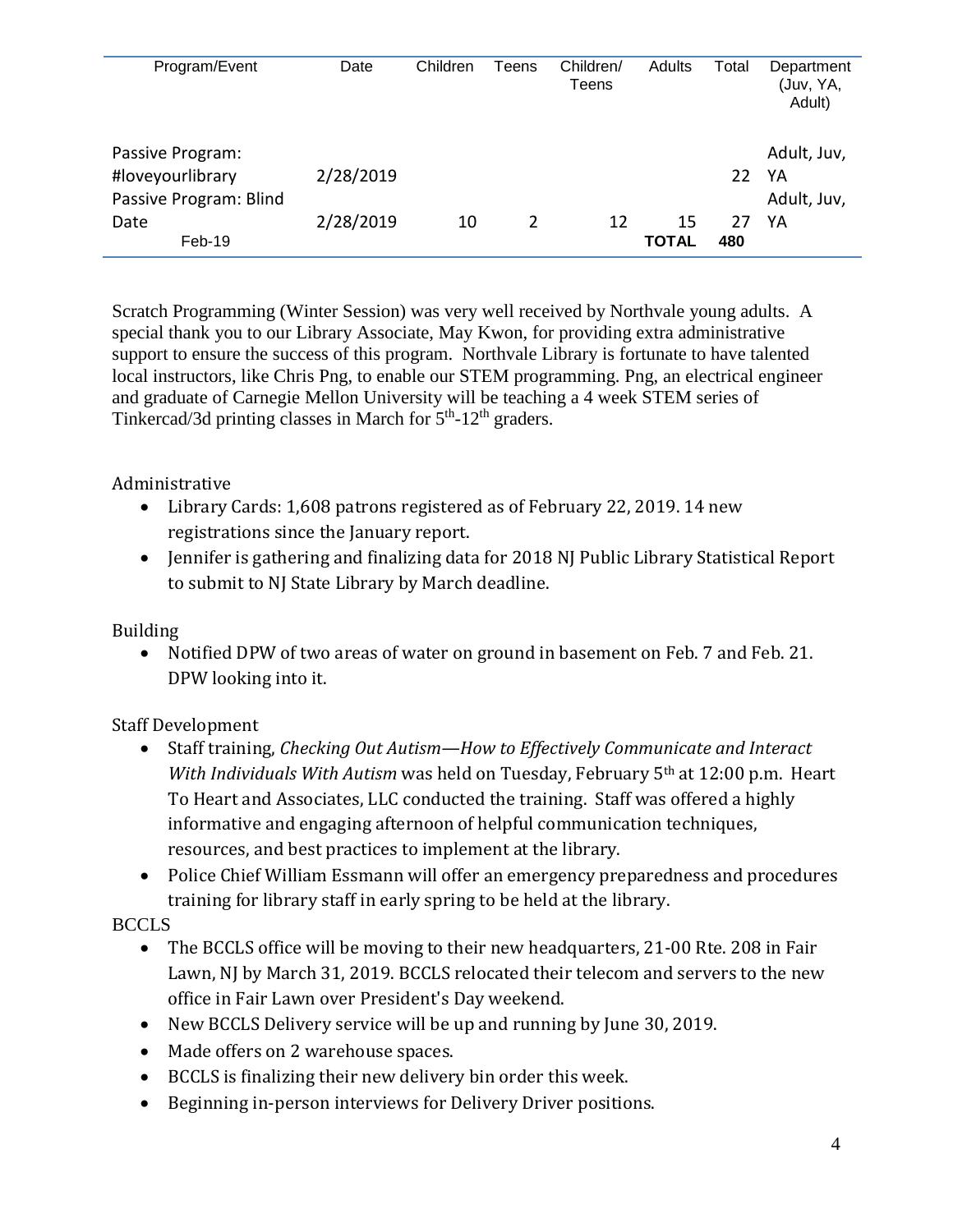- BCCLS Executive Director, Dave Hansen, met with Jennifer on February 6<sup>th</sup> at the library for a talk and tour of the Northvale Public Library, as part of his 77 BCCLS site visit tour.
- BCCLS is in the process of creating a new strategic plan throughout 2019. They will be scheduling focus group meetings for directors, front line staff, and trustees.

Trustee Education

 New Jersey Library Trustee Association offering, *What Every Library Trustee Needs to Know-Now!* at Wayne Public Library from 9:30-3:30 on March 16th. (handout provided).

Strategic Plan

 Architect Roy Sokoloski will be sharing preliminary ideas for improving the library's current space with Northvale Library's Strategic Planning Committee in the coming weeks. Our Feb. 20th meeting was postponed due to weather.

Community

- **Senior Center**: The Library and Senior Center have an afternoon concert scheduled for Wednesday, April 10th at 1pm at the Senior Center. *One Fine Tapestry: A Carole King Tribute* by Diane and Gerard Barros, a husband and wife, keyboard and guitar music duo from Closter. All adults are welcome to attend and enjoy light refreshments during the concert.
- **Friends of the Northvale Library:** Friends held a Book Sale at the library on Saturday, February 9 from 9AM-3PM with a preview night for members on Thursday, February 7. The sale was well received by the community, and all remaining books and dvds were donated to various community organizations in need such as Boys & Girls Club of Passaic. Thank you, Friends for coordinating with the library. Friends are generously sponsoring the following passes for Northvale library cardholders in 2019: Bergen County Zoo, Newark Museum, Storm King Art Center, and Empire Pass.
- **Food Pantry of Norwood**: The Food Pantry reached out to request assistance from the Northvale Library in replenishing the stock on the Food Pantry shelves. On Saturday, March 23rd during the library's annual NJ Maker's Day, program participants are encouraged to bring non-perishable items to the library to help the Food Pantry of Norwood.

# **Friends of the Library Report**

**n/a**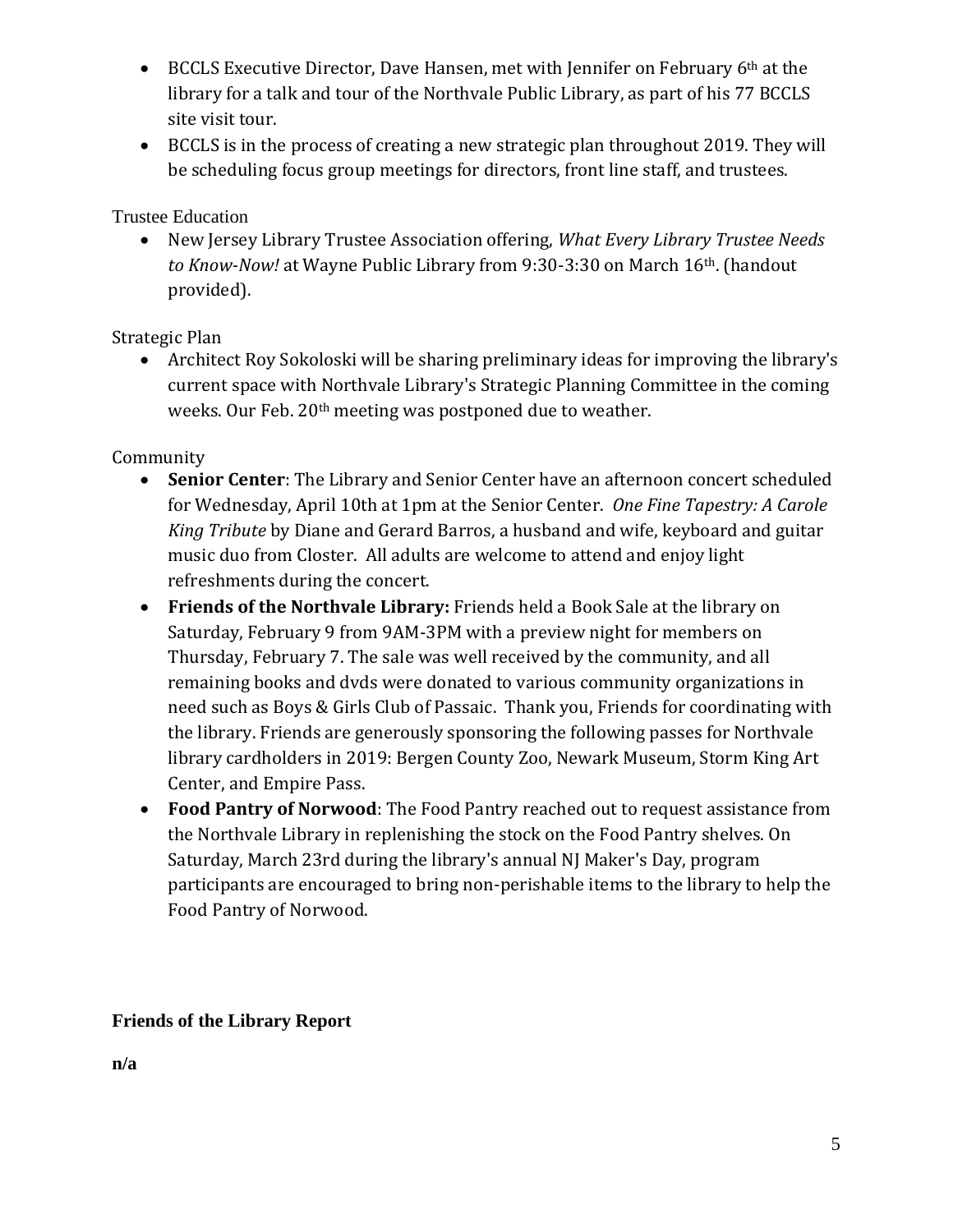**n/a**

## **ROLL CALL VOTES –**

Resolved to approve the claims list for the month of February in the amount of \$6287.25

The resolution was adopted on a roll call vote as follows:

| <b>Name</b>   | <b>ACTION</b> | <b>YES</b> | NO | <b>ABSENT</b> | <b>ABSTAIN</b> |
|---------------|---------------|------------|----|---------------|----------------|
| Ms. Banzaca   |               | X          |    |               |                |
| Mr. Kim       |               | X          |    |               |                |
| Mr. Honey     |               |            |    | X             |                |
| Mr. Pinajian  |               |            |    | X             |                |
| Ms. Nicolich  |               |            |    | X             |                |
| Ms. Staropoli | second        | X          |    |               |                |
| Mayor Marana  | Motion        | X          |    |               |                |
| Mr. Argiro    |               |            |    |               |                |
| Mr. Porschen  |               |            |    |               |                |

Resolved to approve to go into executive session for personnel and policy discussion with the understanding that we will definitely be taking action when we go back into open session:

The resolution was adopted on a roll call vote as follows:

| <b>Name</b>   | <b>ACTION</b> | <b>YES</b> | NO | <b>ABSENT</b> | <b>ABSTAIN</b> |
|---------------|---------------|------------|----|---------------|----------------|
| Ms. Banzaca   | Motion        | X          |    |               |                |
| Mr. Kim       | second        | X          |    |               |                |
| Mr. Honey     |               |            |    | X             |                |
| Mr. Pinajian  |               |            |    | X             |                |
| Ms. Nicolich  |               |            |    | X             |                |
| Ms. Staropoli |               | X          |    |               |                |
| Mayor Marana  |               |            |    |               |                |
| Mr. Argiro    |               |            |    |               |                |
| Mr. Porschen  |               |            |    |               |                |

At 7:54 the board came back into public session.

Resolved to adopt the health insurance waiver resolution from the Mayor and Council March 2019 meeting.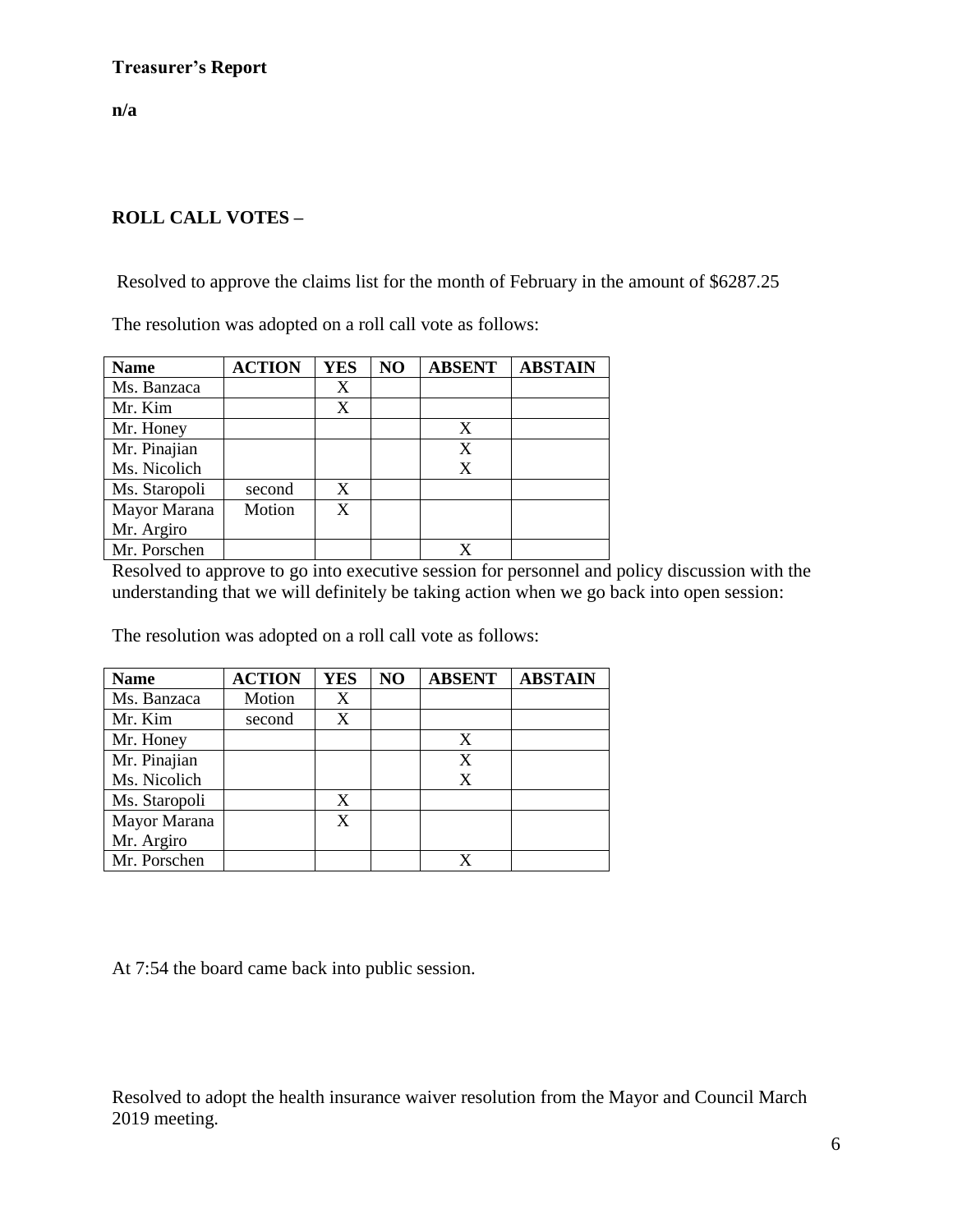The resolution was adopted on a roll call vote as follows:

| <b>Name</b>   | <b>ACTION</b> | <b>YES</b> | NO | <b>ABSENT</b> | <b>ABSTAIN</b> |
|---------------|---------------|------------|----|---------------|----------------|
| Ms. Banzaca   | Second        | X          |    |               |                |
| Mr. Kim       |               | X          |    |               |                |
| Mr. Honey     |               |            |    | X             |                |
| Mr. Pinajian  |               |            |    | X             |                |
| Ms. Nicolich  |               |            |    | X             |                |
| Ms. Staropoli | Motion        | X          |    |               |                |
| Mayor Marana  |               | X          |    |               |                |
| Mr. Argiro    |               |            |    |               |                |
| Mr. Porschen  |               |            |    |               |                |

Resolved to approve Jennifer Kelemen to participate in the health insurance waiver which will apply retroactively as of January  $1^{st}$  for a total of \$5,000

The resolution was adopted on a roll call vote as follows:

| <b>Name</b>   | <b>ACTION</b> | <b>YES</b> | NO | <b>ABSENT</b> | <b>ABSTAIN</b> |
|---------------|---------------|------------|----|---------------|----------------|
| Ms. Banzaca   |               | X          |    |               |                |
| Mr. Kim       | second        | X          |    |               |                |
| Mr. Honey     |               |            |    | X             |                |
| Mr. Pinajian  |               |            |    | X             |                |
| Ms. Nicolich  |               |            |    | X             |                |
| Ms. Staropoli | Motion        | X          |    |               |                |
| Mayor Marana  |               | X          |    |               |                |
| Mr. Argiro    |               |            |    |               |                |
| Mr. Porschen  |               |            |    |               |                |

Resolved to approve a salary increase for May Kwon to \$17.50 an hour.

The resolution was adopted on a roll call vote as follows:

| <b>Name</b> | <b>ACTION</b> | YES | NO. | <b>ABSENT</b> | <b>ABSTAIN</b> |
|-------------|---------------|-----|-----|---------------|----------------|
| Ms. Banzaca |               |     |     |               |                |
| Mr. Kim     | second        |     |     |               |                |
| Mr. Honey   |               |     |     |               |                |